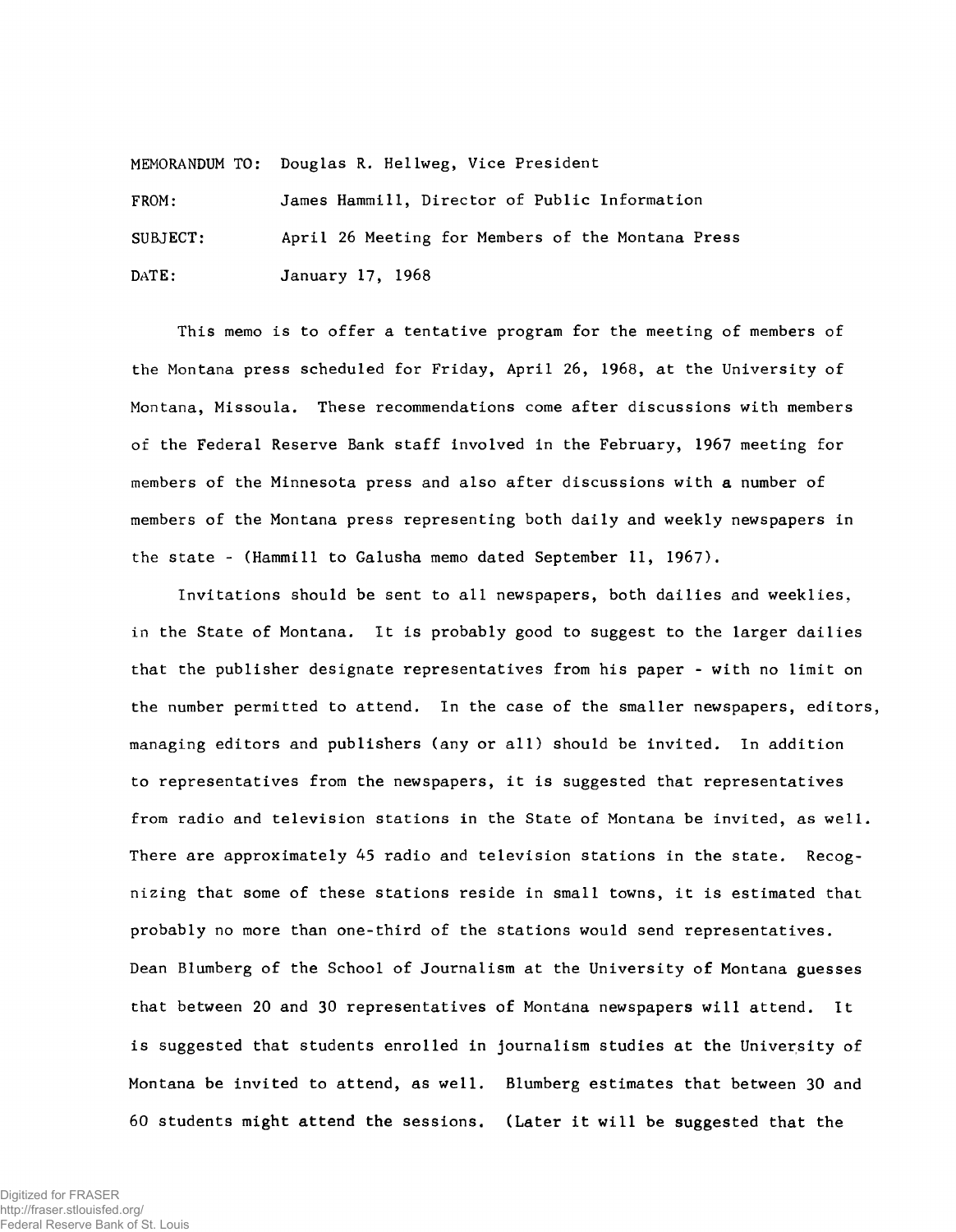meeting culminate in a dinner session. We will, therefore, need to determine whether or not students will be invited to attend the dinner session along with the other guests, or if they will be welcomed only to the afternoon sessions).

Conversation with members of the press and evaluations of the earlier meeting suggests that we do not want to take time at the meeting to recount minute details of Federal Reserve functions or services. Such details along with descriptions of the structure of the Federal Reserve System and the commercial banking structure in the nation and the District should be contained - briefly in a kit of materials to hand to our guests at the time of the meeting (an alternative would be to mail them the material before the meeting). The packet might also contain selected reference materials.

The meeting itself, therefore, should be concerned with the fundamental information that we wish to impart. Namely, the subjects of monetary policy, fiscal policy, and international finance, plus how editors may relate all of this to the local scene. A suggested program, therefore, is the following:

- 1:30 2:00 Monetary Policy What is it, who affects, it, why it is affected, and how it is affected.
- $2:00$   $2:30$  Fiscal Policy What is it, how does it relate to monetary policy, what is the current state of affairs (Professor Chase might be an excellent candidate to present this portion of the program).
- $2:30$   $3:00$  Questions and Answers regarding the previous two topics.
- 3:00 3:15 Coffee Break
- $3:15$   $3:45$  U. S. as a World Banker An analysis of balance of payments problems and why the central bank is interested (Doug Hellweg's presentation to the South Dakota Bank Directors would fit nicely here).
- 3:45 4:00 Questions and Answers any of the three speakers responding.
- 4:00 4:20 How does Federal Reserve policy affect commercial banks. A more detailed analysis of what happens in the commercial bank in response to changes in Fed policy (Clem Van Nice might be a candidate for this topic).

-2-